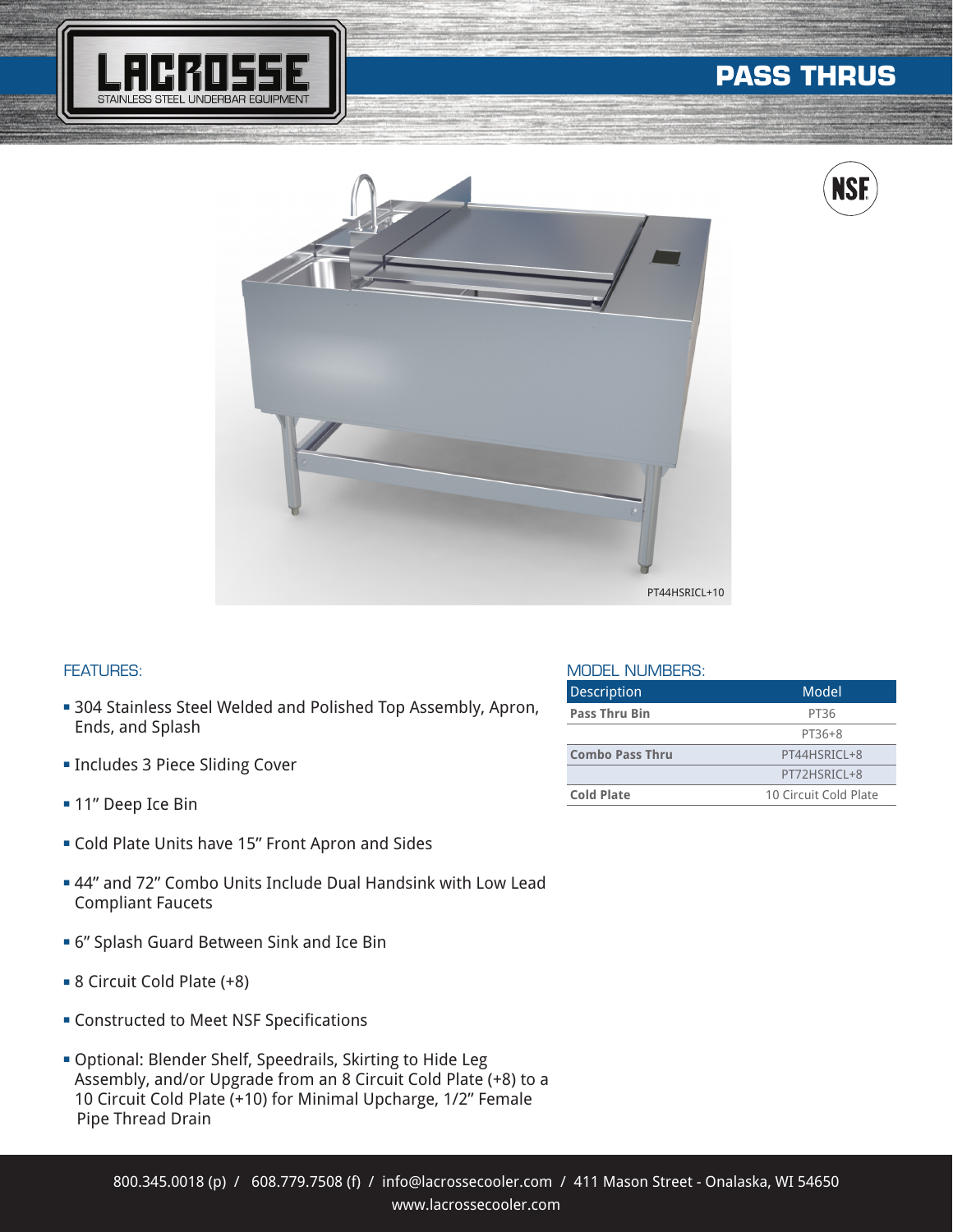### PASS THRUS

### SIDE VIEW:



TOP VIEW:



FRONT VIEW:



800.345.0018 (p) / 608.779.7508 (f) / info@lacrossecooler.com / 411 Mason Street - Onalaska, WI 54650 www.lacrossecooler.com